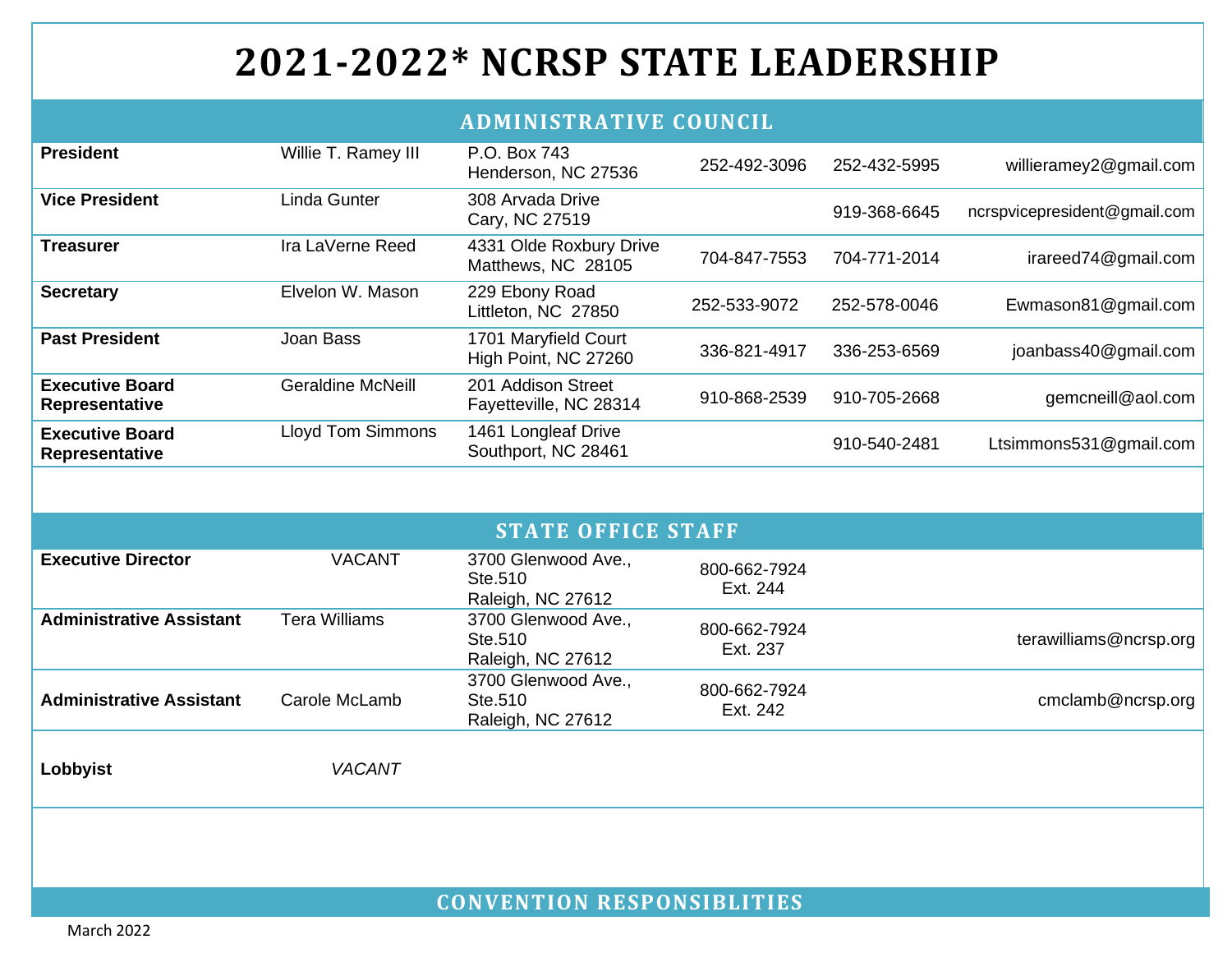| <b>Convention - Elections</b>                         | Barbara B. Grau                     | 122 N. Edgemont Avenue<br>Gastonia, NC 28054      | 704-864-0242 | 704-678-3886 | bbgrau@yahoo.com                              |  |
|-------------------------------------------------------|-------------------------------------|---------------------------------------------------|--------------|--------------|-----------------------------------------------|--|
| <b>Convention - Memorials</b>                         | Laura Keith                         | 701 Lake Road<br>Creedmoor, NC 27522              |              | 919-906-2203 | keith27522@gmail.com                          |  |
| <b>Convention - New</b><br><b>Business Items</b>      | <b>Betsy Wells</b>                  | 725 Dixon School Road<br>Kings Mountain, NC 28086 |              | 704-477-7024 | betsyccrsp@gmail.com                          |  |
| <b>Convention - Rules &amp;</b><br><b>Credentials</b> | <b>Gwendolyn Andrews</b>            | 3550 Stimpson Drive<br>Pfafftown, NC 27040        | 336-924-8772 |              |                                               |  |
|                                                       |                                     |                                                   |              |              |                                               |  |
| Parliamentarian                                       | Willie G. Stevens                   | 5064 Butterfield Drive<br>Winston-Salem, NC 27105 | 336-767-4425 | 336-837-9312 | stevewestltd@gmail.com                        |  |
| <b>Recognitions</b>                                   | Debera Cole-Jones                   | 8462 NC Highway 8<br>Lexington, NC 27292          | 336-971-6465 |              | sydhdh771@twc.com                             |  |
| <b>Communications</b>                                 | Virginia "Ginger"<br><b>Sermons</b> | 4005 Elizabeth Street<br>Hickory, NC 28601        | 828-256-8774 | 828-310-0593 | gsermons@yahoo.com<br>panoramancrsp@gmail.com |  |
| <b>Community Service</b>                              | <b>Tama Bouncer</b>                 | 616 King Richard Rd.<br>Raleigh, NC 27610         | 919-212-0243 | 919-539-7748 | tmrb049@gmail.com                             |  |
| Legislative                                           | Patricia Randall                    | 728 Burgoyne Drive<br>Fayetteville, NC 28314      |              | 910-494-1714 | Prand831@yahoo.com                            |  |
| <b>Quality of Life</b>                                | LaVeta Weatherington                | 203 Dupont Circle<br>Greenville, NC 27858         | 252-756-3190 |              | laveta@suddenlink.net                         |  |
| <b>Membership</b>                                     | Lena Murrill-Chapman                | 8 Stoney Glen Place<br>Greensboro, NC 27409       | 336-299-7772 | 336-337-0686 | murrill2001@yahoo.com                         |  |
| <b>Constitution &amp; Bylaws</b>                      | <b>Lloyd Tom Simmons</b>            | 1462 Longleaf Drive<br>Southport, NC 28461        | 910-845-2382 | 910-540-2481 | Itsimmons531@gmail.com                        |  |
| <b>Policies &amp; Procedures</b>                      | <b>Geraldine McNeill</b>            | 201 Addison Street<br>Fayetteville, NC 28314      | 910-868-2539 | 910-705-2668 | gemcneill@aol.com                             |  |
| <b>Strategic Planning</b>                             | <b>Linda Gunter</b>                 | 308 Arvada Drive<br>CARY, NC 27519                |              | 919-368-6645 | ncrspvicepresident@gmail.com                  |  |
| <b>REGIONAL DIRECTORS</b>                             |                                     |                                                   |              |              |                                               |  |